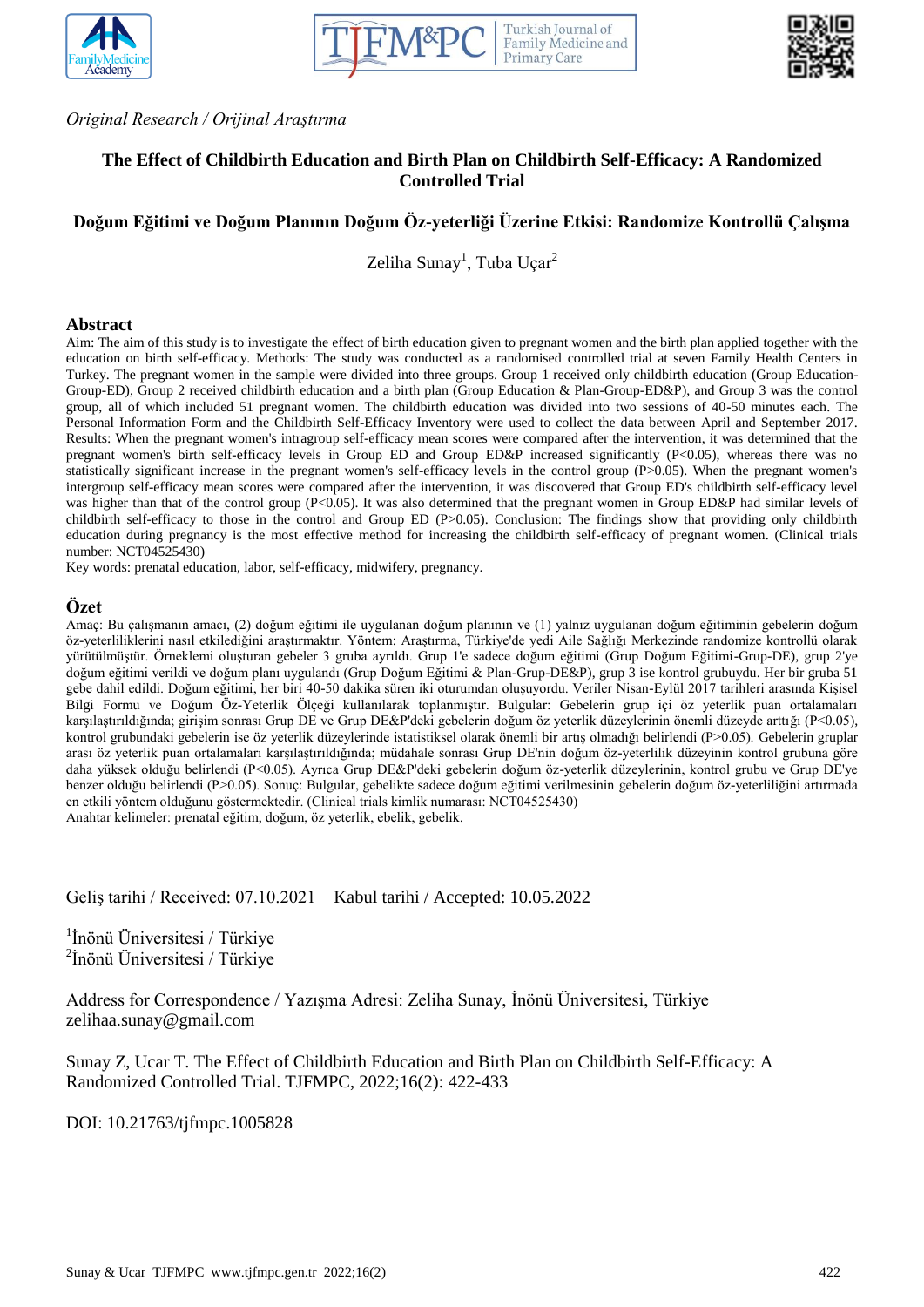# **Introduction**

Childbirth, which is an important experience in a woman's life, is a physiological process that is largely enigmatic to the expectant new mother.<sup>1,7</sup> For this reason, support for and education about childbirth are important during pregnancy.<sup>7</sup> The purpose of childbirth education is to provide information about (1) the procedures to be performed as the labor starts, (2) what the pregnant woman needs to do to prepare for labor, and (3) the ways of coping with labor pain. Being ensured that the pregnant woman is aware of her ability to cope with childbirth through education, her childbirth self-efficacy increases, and she feels herself as part of the team.4,16,19,22 Prenatal education has been shown in studies to increase birth satisfaction, maternal knowledge about birth, childbirth-related self-efficacy, and a sense of control in birth.<sup>4,16,22</sup>

Many childbirth classes also discuss birth plans. The application of a birth plan is an important step in prenatal education and antepartum preparation in pregnancy.<sup>5</sup> A birth plan is a tool that includes the preferences of pregnant women for the management of labor pain.<sup>17</sup> In other words, a birth plan is a document containing those preferences designated by the pregnant woman, prepared before or during pregnancy, that she thinks are necessary for the effective management of the childbirth process.<sup>24</sup> The purpose of creating a birth plan is to help the mother during birth by encouraging conscious decision-making, increasing self-confidence, and facilitating the expression of emotions and thoughts.<sup>12,15</sup> The birth plan can help pregnant women have more realistic expectations by influencing their expectations of the birth. It increases the feeling of control during childbirth by encouraging them to think about how to cope with the process. Because of these features, the birth plan provides a significant contribution to the self-efficacy of pregnant women during labor.<sup>6,13,14</sup>

Childbirth self-efficacy is important in that it affects how birth is perceived and physically handled. Childbirth educations provide the opportunity for pregnant women to share their experiences and concerns with other pregnant women participating in the education. At the same time, it increases the knowledge of the expectant mother and helps her gain skills in various subjects. The expectant mother, whose knowledge increases, feels that she is in control, and her sense of self-confidence also increases. Thus, the mother's ability to cope with her fears develops and her self-efficacy increases.<sup>11,13</sup>

Midwives' antenatal care services include applications such as maternity support, childbirth education, and birth plans to increase childbirth self-efficacy in pregnancy. Primary health care services are the most important unit in which these services are provided. Primary health care services, which provide antenatal education, are also critical in terms of women's ease of access.. Primary health care services are the most important unit in which these services are delivered. Primary health care services, which provide antenatal education, are also critical in terms of women's accessibility. Increasing these trainings in primary care services, implementing a birth plan and making the birth plan by the pregnant women by easily accessing these trainings will make a great contribution to the pregnant women in the birth and postpartum period. Birth plans have also been also used in childbirth preparation education in different regions of the world to increase the childbirth self-efficacy of pregnant women. Although there are numerous studies examining the effects of childbirth education in Turkey,<sup>18,21</sup> the effect of childbirth education administered with birth plans on childbirth self-efficacy is unknown. We assume that measuring the use and effectiveness of the birth plan in Turkey will make an important contribution to the literature. As a result, this study was carried out to determine how childbirth self-efficacy was affected by pregnant women receiving childbirth education with and without birth plans.

# **Methods**

# **Aim**

The aim of this study is to investigate the effect of birth education and birth plan applied together with education on the birth self-efficacy of pregnant women.

# **Study Setting and Participants**

This is a randomised controlled experimental study with a pretest-posttest design. The research was carried out in seven family health centres (FHCs) in the Malatya province of eastern Turkey. Midwives and family physicians performed routine pregnancy follow-up on FHCs in accordance with the Ministry of Health's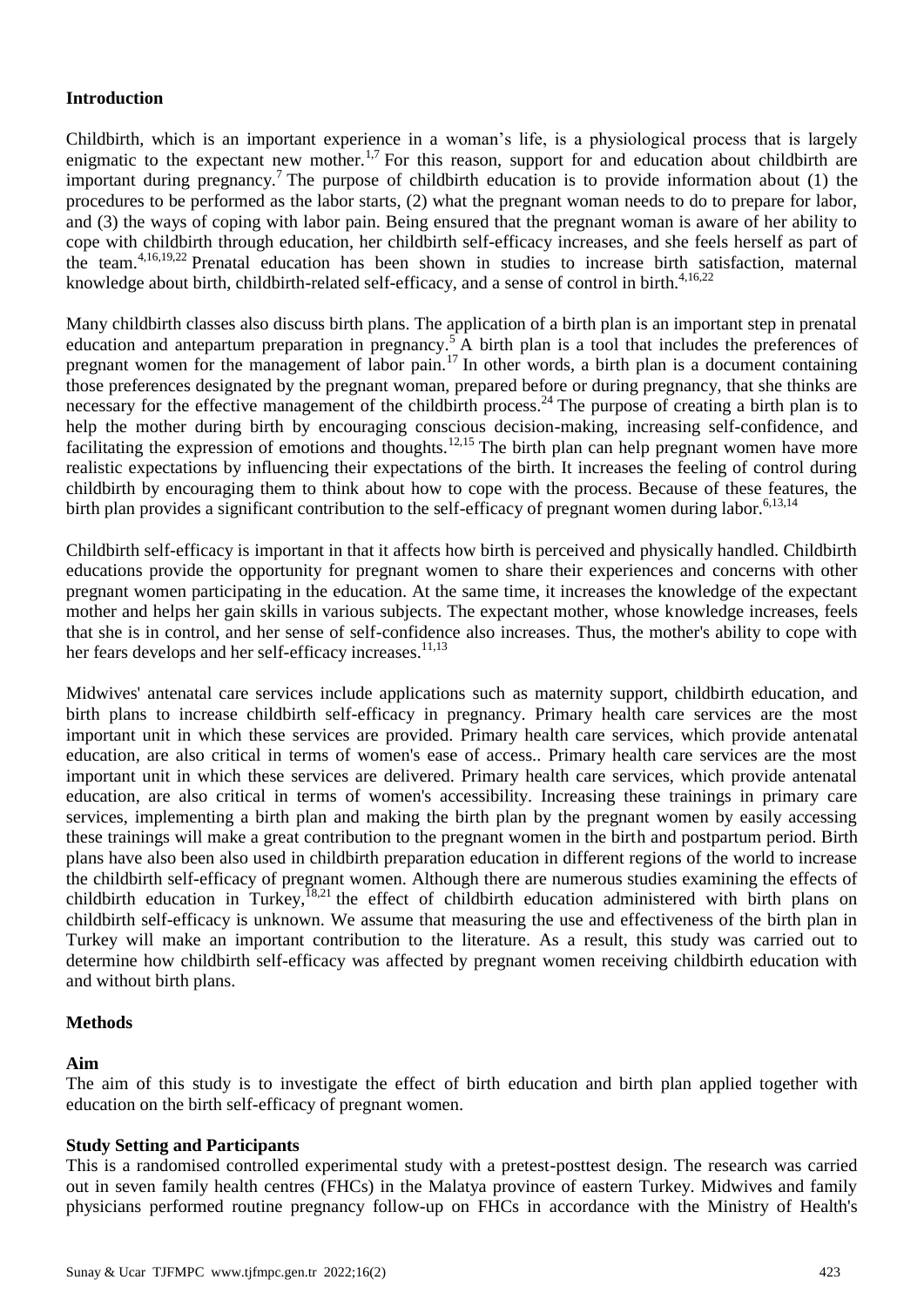Antenatal Care Management Guide. In these FHCs, there was no standard approach to childbirth education during antenatal care. Furthermore, the number of childbirth education classes in Turkey, as well as the rate of participation in these classes, have been low. The type and quality of education women receive during pregnancy has been determined by the care provider. None of the health professionals in these FHCs had discussed birth plans with the women.In the sample group randomly divided into three groups; Group 1 was given birth training only (Group ED), group 2 was given birth education by adding a birth plan (Group ED&P), group 3 formed the control group. Web-based applications were used to perform sample size/power calculations (https://www.stat.ubc.ca/~rollin/stats/ssize/). Based on the power analysis, the sample size was calculated as 51 pregnant women for each group (51 for Group ED, 51 for Group ED&P, and 51 for the control group). It was assumed that the change in the Childbirth Self-Efficacy Scale mean score of Group ED&P would be an increase of 60 points with a 95% confidence interval and 80% power at the 5% error level and the two-tailed significance level.

Inclusion criteria for the study were: (1) pregnant and in the third trimester (28-40 weeks of gestation), (2) literate and (3) not having any risky situation (diabetes, preeclampsia, oligohydramnios, heart disease, placenta previa or multiple pregnancy) and (4) women who do not have any diagnosed problems with the health of the fetus (fetal anomaly or intrauterine growth retardation). Those who had previous cesarean section were excluded from the study.

## **Randomization**

Researchers used FHCs records to determine the number of pregnant women. For sample selection, pregnant women were listed and numbered, and the random sampling method was used. Randomization was determined based on a computer-generated random allocation list. Pregnant women with odd numbers were included in the experimental groups, while pregnant women with even numbers were included in the control group. After allocation, blinding for group assignment was not possible for participants or researchers. This is because birth education and birth plans are intended to be active tools that involve interaction between pregnant women and researchers.

### **Data Collection Tools**

The data were collected between April and September 2017 through face-to-face interviews. Data were collected in approximately 30-40 minutes. The Personal Information Form and the Childbirth Self-Efficacy Inventory (CBSEI) were used as measures.

**Personal Information Form:** The form consisted of questions that were developed by the researchers on socio-demographic data (such as age, education level, working status, and income level) and obstetric characteristics (such as number of pregnancies, gestational week, and obstetric history) of the women.

**The Childbirth Self-Efficacy Inventory (CBSEI) Short Version:** A short version of the scale was developed by Ip, Chung, and Tang (2008), and the Turkish validity and reliability study was performed by Ersoy (2011). This scale was designed to determine the level of childbirth self-efficacy for women who were between 26 and 40 weeks pregnant. The scoring system of the responses was in the form of Likert-type measures ranging from one to 10 points. The scale consisted of two sub-dimensions: self-efficacy expectancy and outcome expectancy. Each sub-dimension of the scale consisted of 16 questions. The highest score to be obtained on each of the sub-dimensions was 160, and the lowest score was 16. A high score on a subdimension of the scale meant that the expectation of the pregnant woman was high in terms of the childbirth outcome and self-efficacy. The highest total score on the CBSEI was 320, and the lowest total score was 32. The Cronbach's alpha coefficient of the scale is  $0.90$ .<sup>8</sup> The Cronbach's alpha coefficient of the scale in the study was found to be 0.90.

#### **Procedures**

The pregnant women were contacted using their phone numbers and were informed about the study. Those who agreed to participate in the study were invited to FHCs. In the first interview, Personal Information Form and CBSEI were applied to all pregnant women in three groups as a pre-test. After the pre-test data were collected, the pregnant women in Group ED were given childbirth education only. The pregnant women in Group ED&P were given childbirth education and information about developing a birth plan; they were also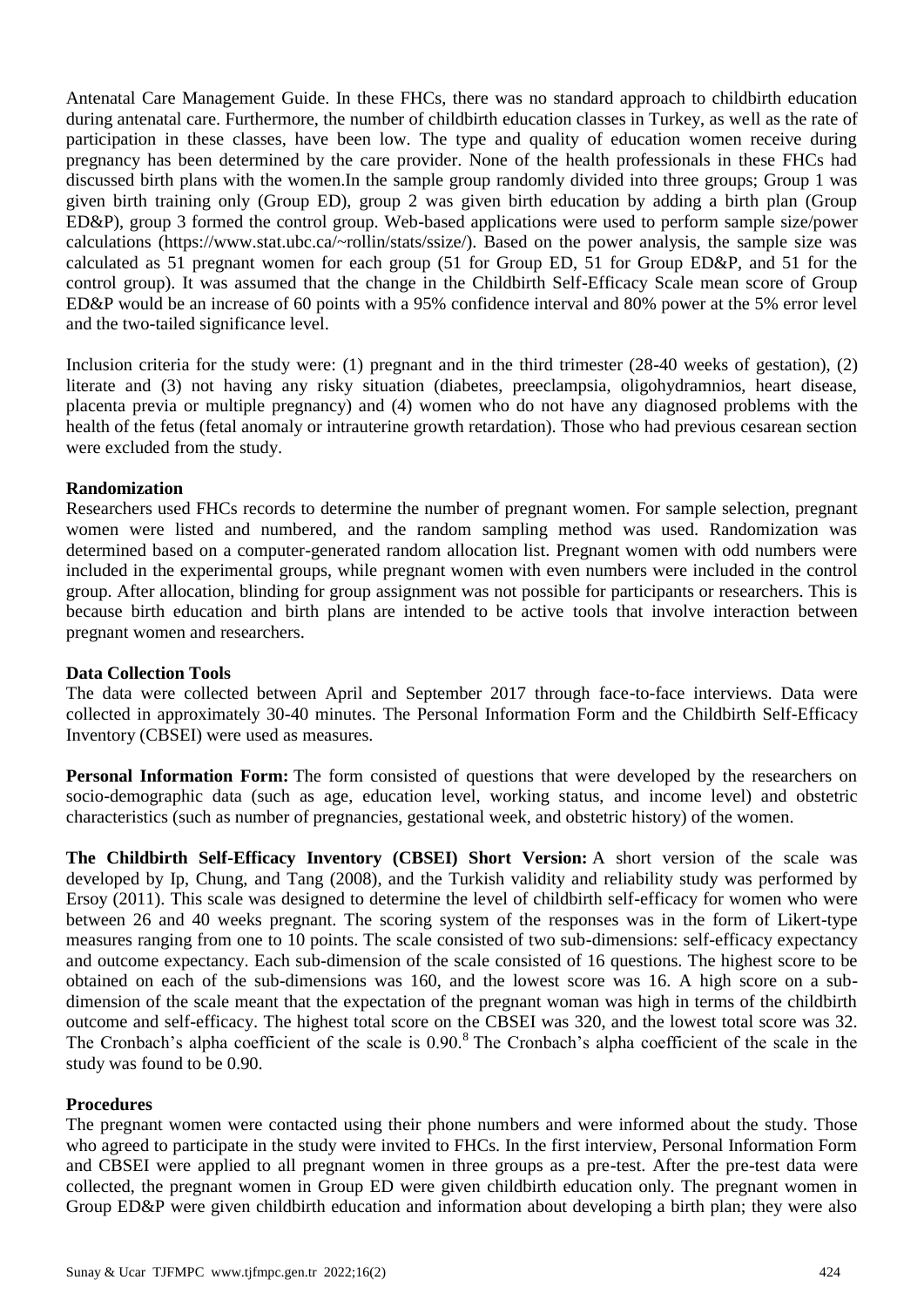informed on how to complete the plan. The education was administered individually, and the FHC training rooms were used for this purpose. The education program, which consisted of two sessions, lasted for approximately 40–50 minutes, with 15-minute intervals between the sessions that were scheduled on the same day. At the end of the education program, a Childbirth Education Booklet prepared by the researchers was given to the pregnant women. The researchers did not make any intervention for the control group provided standard care by the FHC. Except for the intervention measures, routine care in every group is completely the same.

After the pre-test data were collected, some pregnant women were dropped from the study, and new pregnant women were assigned in their place. Specifically, in Group ED, 14 pregnant women were dropped because they had given birth; an additional six were dropped because they did not come to the interview; and four who could not be reached were removed. In Group ED&P, three pregnant women were dropped because they had given birth, and another eight who did not come to the interview were removed. In the control group, 11 pregnant women were dropped because they had given birth, and five were removed because they did not come to the interview. All the steps in the study were applied to the pregnant women who were added to the study, and the required number of samples was completed for each group (Figure 1).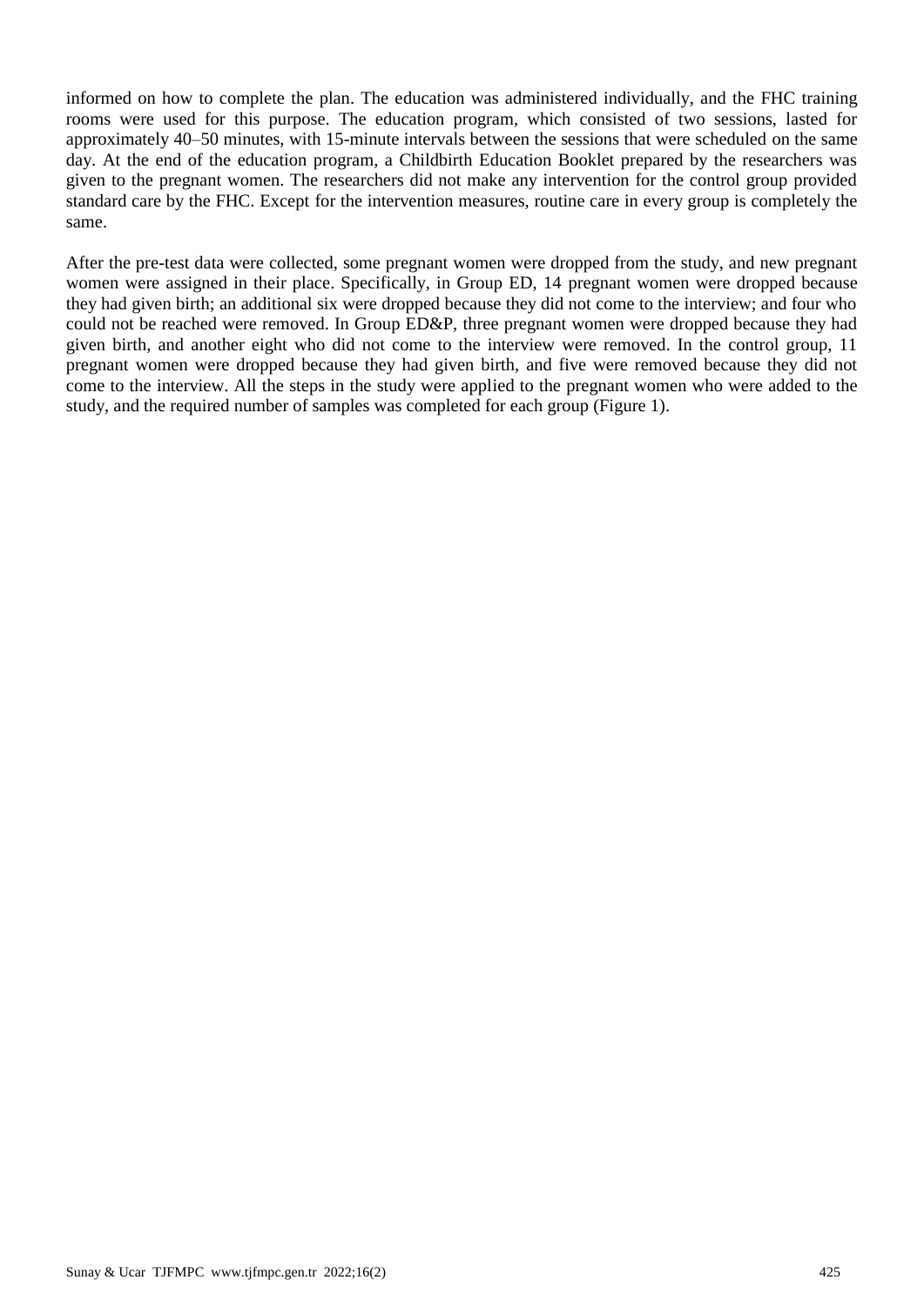



CBSEI: Childbirth Self-Efficacy Inventory; Group-ED: Group Education; Group-ED&P: Group Education & Plan; FHC: family health center

The second interview was carried out two weeks after the first interview, and the CBSEI was administered as a post-test to the pregnant women in all three groups.

#### **Childbirth Education Content**

First Session: General information about labor, including affecting factors, signs of the start, steps in the process, and procedures applied during labor. Second Session: Methods of coping with birth contractions, including relaxation exercises, breathing exercises, changing position, massage, cold/warm application, music, focus, and walking.

#### **Birth Plan**

The pregnant women marked the process from the beginning of the birth to the end of the birth and their expectations and preferences regarding this process on the birth plan. On the birth plan, the information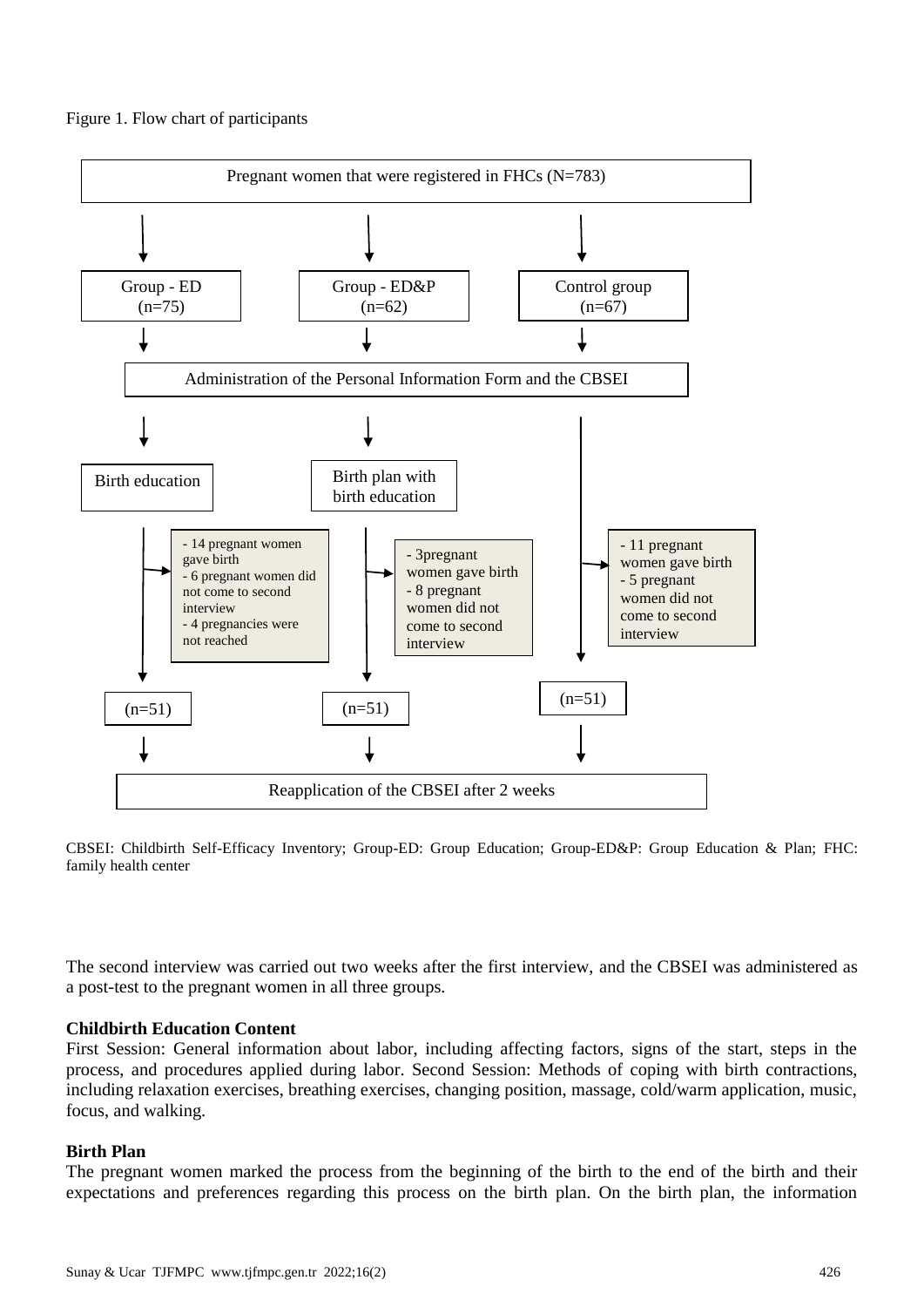provided included whom the women would contact when the labor started, where and when to go when labor started, what to take to the facility, what methods would be used to cope with labor pain in the first stage of labor, how she would push in the second stage of labor, what position she wanted to use, and the feeding options at the end of labor.

## **Ethical considerations**

The research was approved by the author's university ethics review board (No: 2017/4-3) and it was registered at www.clinicaltrials.gov (NCT04525430). To conduct the study, the necessary permission was obtained from the Public Health Agency of Turkey and from the selected FHCs. Before starting the study, the purpose of the study was explained to all of the pregnant women, and their written consent was obtained. The researchers told the pregnant women that they could quit the study whenever they wanted to.

## **Data analysis**

SPSS (Statistical Package for Social Sciences) 16.0 for Windows software (SPSS, Chicago, IL, USA) was used for statistical analysis of the data obtained. One-way analyses of variance and chi-squared tests were used to compare the characteristic features of the groups. Independent and dependent samples t-tests were used to compare the intergroup and intragroup CBSEI scores, respectively. The results were evaluated at a 95% confidence interval and  $P < 0.05$  was the level of significance.

## **Results**

A total of 153 pregnant women participated in the study, including 51 in Group ED, 51 in Group ED&P, and 51 in the control group. There was no statistically significant difference between the pregnant women in the three groups in terms of descriptive characteristics  $(P > 0.05)$ . However, it was determined that the difference in the mean ages between the groups was statistically significant ( $P = 0.045$ ) (Table 1).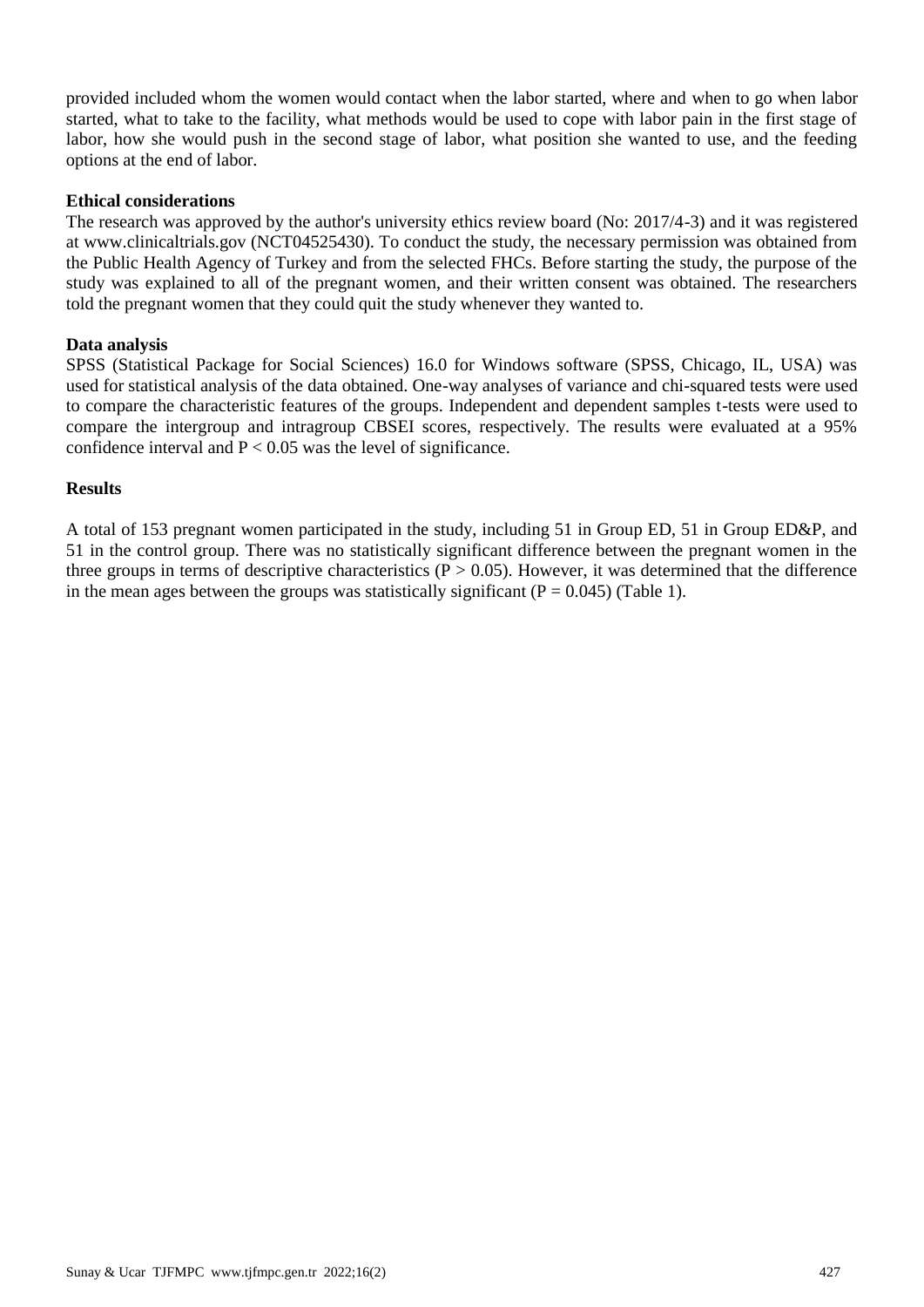|                                                                                   | Control group  | Group ED       | Group ED&P     | Total          |                   |
|-----------------------------------------------------------------------------------|----------------|----------------|----------------|----------------|-------------------|
| Characteristics                                                                   | $(n=51)$       | $(n=51)$       | $(n=51)$       | $(n=153)$      | p value           |
|                                                                                   | $n$ (%)        | $n$ (%)        | $n$ (%)        | $n$ (%)        |                   |
| Age (years) (mean $\pm$ SD)                                                       | $27.1 \pm 5.7$ | $27.2 \pm 4.0$ | $25.2 \pm 3.7$ | $26.5 \pm 4.6$ | $.045*$           |
| <b>Education</b> level                                                            |                |                |                |                |                   |
| Primary school                                                                    | 16(31.3)       | 19(37.3)       | 17(33.3)       | 52(34.0)       |                   |
| High school                                                                       | 16(31.4)       | 20(39.2)       | 20(39.2)       | 56 (36.6)      | .631 <sup>‡</sup> |
| University                                                                        | 19(37.3)       | 12(23.5)       | 14(27.5)       | 45 (29.4)      |                   |
| Working status                                                                    |                |                |                |                |                   |
| Working                                                                           | 10(19.6)       | 5(9.8)         | 7(13.7)        | 22(14.4)       | $.365*$           |
| Not working                                                                       | 41 (80.4)      | 46 (90.2)      | 44 (86.3)      | 131 (85.6)     |                   |
| †Income level                                                                     |                |                |                |                |                   |
| High                                                                              | 16(31.4)       | 15(29.4)       | 17(33.4)       | 48 (31.4)      |                   |
| Medium                                                                            | 34(66.7)       | 34(66.7)       | 32(62.7)       | 100(65.4)      | $.963*$           |
| Low                                                                               | 1(2.0)         | 2(3.9)         | 2(3.9)         | 5(3.2)         |                   |
| Family Type                                                                       |                |                |                |                |                   |
| Nuclear                                                                           | 41 $(80.4)$    | 43 (84.3)      | 35(68.6)       | 119(77.8)      | $.153*$           |
| Traditional                                                                       | 10(19.6)       | 8(15.7)        | 16(31.4)       | 34(22.3)       |                   |
| Gestational week (mean $\pm$ SD) 34.5 $\pm$ 2.3                                   |                | $35.0 \pm 2.2$ | $34.8 \pm 2.5$ | $34.8 \pm 2.3$ | $.576^{\$}$       |
| Parity                                                                            |                |                |                |                |                   |
| Primigravida                                                                      | 24(47.1)       | 25(49.0)       | 32(62.7)       | 81 (52.9)      | $.224*$           |
| Multigravida                                                                      | 27(52.9)       | 26(51.0)       | 19(37.3)       | 72(47.1)       |                   |
| Having knowledge about childbirth                                                 |                |                |                |                |                   |
| Yes                                                                               | 7(13.7)        | 3(5.9)         | 6(11.8)        | 16(10.5)       | $.404 \pm$        |
| N <sub>o</sub><br>$\mathbf{a}$ and $\mathbf{a}$ and $\mathbf{a}$ and $\mathbf{a}$ | 44 (86.3)      | 48 (94.1)      | 45 (88.2)      | 137 (89.5)     |                   |

Table 1. Basic personal information of the participants (n=153)

SD: standard deviation

*\*P* < 0.05 indicates significant difference, according to one-way ANOVA.

†Determined according to the statements of the pregnant women

‡ Results of the chi-square test.

§ Results of the one-way ANOVA

The comparison of the CBSEI total and sub-dimension pre-test and post-test mean scores of pregnant women in the control group and Group ED is shown in Table 2. No statistically significant difference was found between the CBSEI total and sub-dimension pre-test mean scores of the control group and Group ED (P > 0.05). Based on the evaluation of the post-test performed on the control group and Group ED, the mean scores of the outcome expectancy sub-dimension were  $135.5\pm18.2$  and  $144.0\pm14.2$ , respectively (P = 0.011). The mean scores of the other sub-dimension of the scale, self-efficacy expectancy, were 117.4±25.0 and  $124.2\pm 26.4$  for the control group and for Group ED, respectively (P =0.185). The mean post-test CBSEI total score was  $253.0\pm37.0$  for the control group and  $268.2\pm35.3$  for Group ED, respectively (P = 0.036) (Table 2).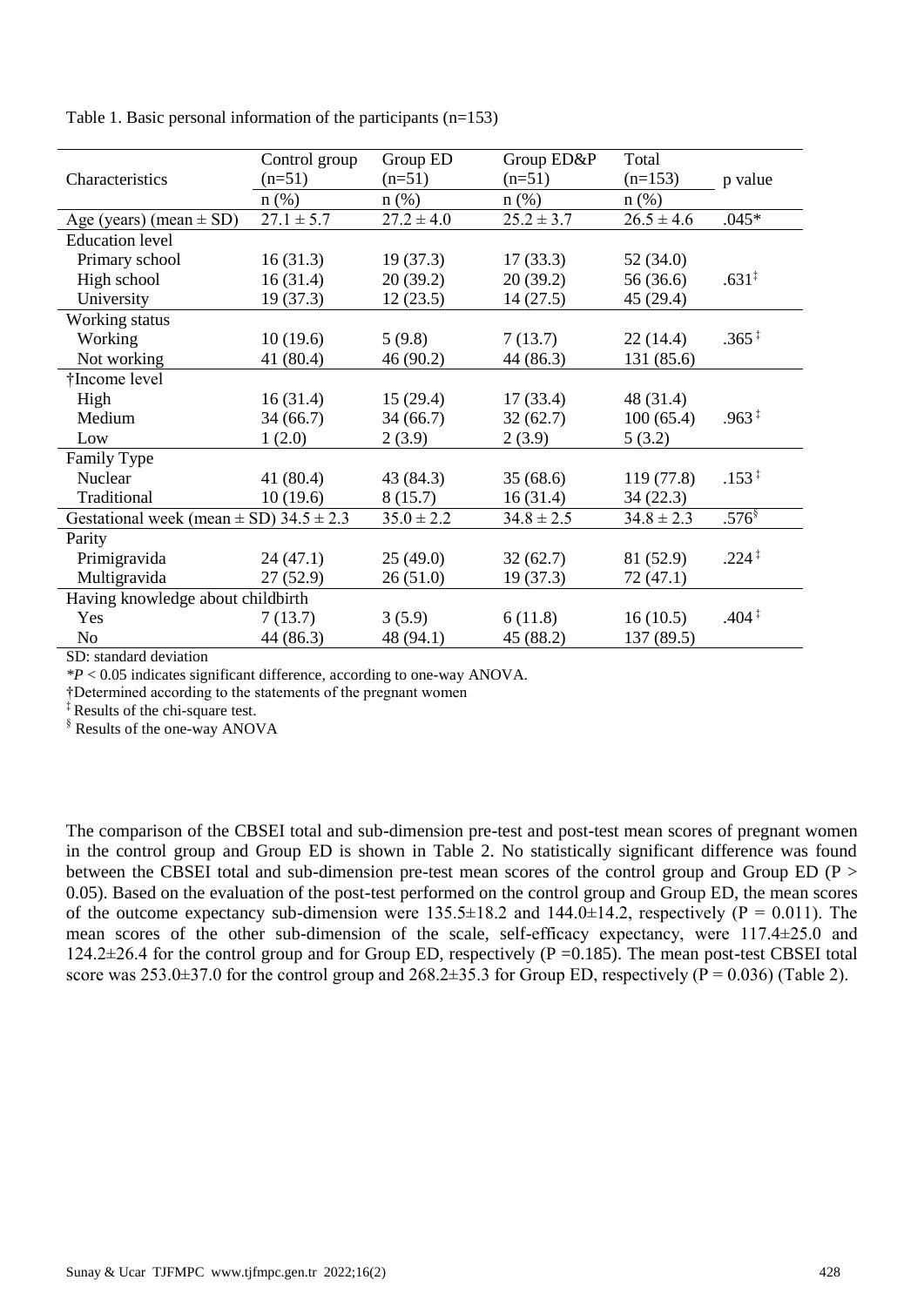Table 2. The comparison of the CBSEI total and sub-dimensions pretest-posttest means scores of pregnant women in the control group and Group ED

|                       | Pretest (mean $\pm$ SD) |                  |                                           | Posttest (mean $\pm$ SD) |                  |                        |
|-----------------------|-------------------------|------------------|-------------------------------------------|--------------------------|------------------|------------------------|
|                       | Control                 | Group ED         | $P$ value <sup><math>\dagger</math></sup> | Control                  | Group ED         | $P$ value <sup>†</sup> |
|                       | group $(n=51)$          | $(n=51)$         |                                           | $group(n=51)$            | $(n=51)$         |                        |
| Outcome<br>expectancy | $138.7 \pm 15.0$        | $140.9 \pm 14.1$ | 0.462                                     | $135.5 \pm 18.2$         | $144.0 \pm 14.2$ | $0.011*$               |
| Self-efficacy         | $113.7\pm 26.1$         | $115.5 \pm 28.8$ | 0.730                                     | $117.4 \pm 25.0$         | $124.2 \pm 26.4$ | 0.185                  |
| expectancy            |                         |                  |                                           |                          |                  |                        |
| <b>CBSEI</b> total    | $252.4 \pm 34.9$        | $256.4 \pm 35.4$ | 0.566                                     | $253.0 \pm 37.0$         | $268.2 \pm 35.3$ | $0.036*$               |

CBSEI: Childbirth Self-Efficacy Inventory; Group-ED: Group Education; SD: standard deviation

*\*P* < 0.05 indicates significant difference, according to independent samples t test.

† Results of the independent samples t test.

The comparison of the CBSEI total and sub-dimensions pre-test and post-test mean scores of the pregnant women in the control group and Group ED&P is shown in Table 3. No statistically significant difference was found between the CBSEI total and sub-dimension pre-test mean scores for the control group and Group ED&P (P > 0.05). Based on the evaluation of the post-test, the mean scores of the outcome expectancy subdimension were 135.5 $\pm$ 18.2 for the control group and 138.5 $\pm$ 17.5 for Group ED&P (P = 0.390). The mean scores of the self-efficacy expectancy sub-dimension were 117.4 $\pm$ 25.0 for the control group and 122.9 $\pm$ 24.3 for Group ED&P (P=0.265). The mean CBSEI total scores were  $253.0\pm37.0$  for the control group and 261.5 $\pm$ 36.6 for Group ED&P (P = 0.244) (Table 3).

Table 3. The comparison of the CBSEI total and sub-dimensions pretest-posttest means scores of pregnant women in the control group and Group ED&P

|                    | Pretest (mean $\pm$ SD) |                  |                        | Posttest (mean $\pm$ SD) |                  |            |
|--------------------|-------------------------|------------------|------------------------|--------------------------|------------------|------------|
|                    | Control                 | Group            | $P$ value <sup>†</sup> | Control                  | Group            | $P$ valuet |
|                    | group                   | ED&P             |                        | group                    | ED&P             |            |
|                    | $(n=51)$                | $(n=51)$         |                        | $(n=51)$                 | $(n=51)$         |            |
| Outcome            | $138.7 \pm 15.0$        | $136.7\pm16.9$   | 0.526                  | $135.5 \pm 18.2$         | $138.5 \pm 17.5$ | 0.390      |
| expectancy         |                         |                  |                        |                          |                  |            |
| Self-efficacy      | $113.7 \pm 26.1$        | $114.9 \pm 26.5$ | 0.819                  | $117.4 \pm 25.0$         | $122.9 \pm 24.3$ | 0.265      |
| expectancy         |                         |                  |                        |                          |                  |            |
| <b>CBSEI</b> total | $252.4 \pm 34.9$        | $251.6 \pm 36.8$ | 0.908                  | $253.0 \pm 37.0$         | $261.5 \pm 36.6$ | 0.244      |

CBSEI: Childbirth Self-Efficacy Inventory; Group ED&P**:** Group Education & Plan; SD: standard deviation † Results of the independent samples t test.

Table 4 shows the comparison of the CBSEI total and sub-dimension pre-test and post-test mean scores of the pregnant women in Group ED and Group ED&P. It was found that there was no statistically significant difference between the CBSEI total and sub-dimension pre-test mean scores for Group ED and Group ED&P  $(P > 0.05)$ . The post-test mean scores of the outcome expectancy sub-dimension were 144.0 $\pm$ 14.2 for Group ED and  $138.5\pm17.5$  for Group ED&P (P = 0.090). The mean scores of the self-efficacy expectancy subdimension were  $124.2\pm 26.4$  for Group ED and  $122.9\pm 24.3$  for Group ED&P (P = 0.795). The mean CBSEI total scores were  $268.2\pm35.3$  for Group ED and  $261.5\pm36.6$  for Group ED&P (P = 0.347) (Table 4).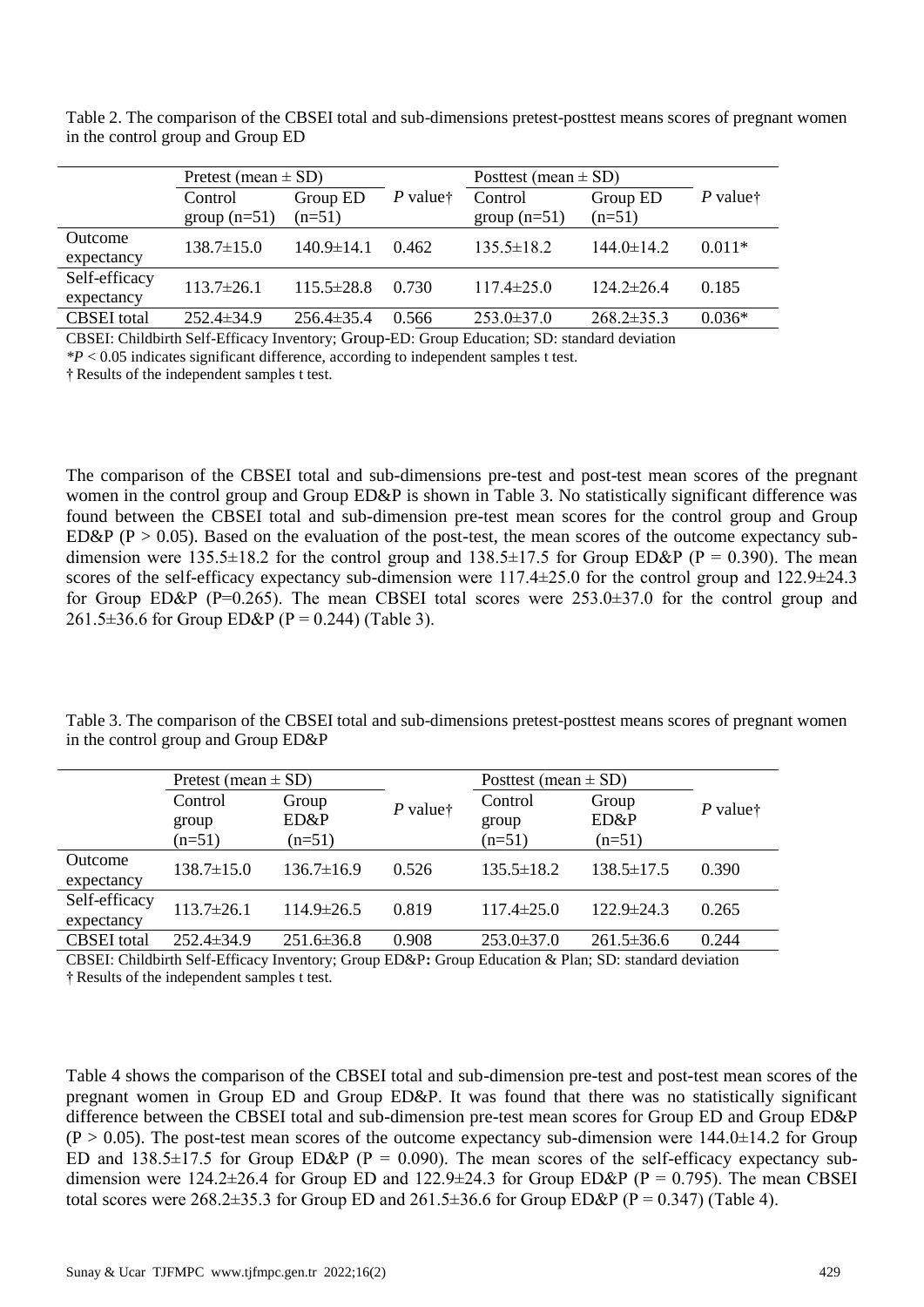|                              | Pretest (mean $\pm$ SD) |                        |                        | Posttest (mean $\pm$ SD) |                        |                                           |
|------------------------------|-------------------------|------------------------|------------------------|--------------------------|------------------------|-------------------------------------------|
|                              | Group ED<br>$(n=51)$    | Group ED&P<br>$(n=51)$ | $P$ value <sup>†</sup> | Group ED<br>$(n=51)$     | Group ED&P<br>$(n=51)$ | $P$ value <sup><math>\dagger</math></sup> |
| <b>Outcome</b><br>expectancy | $140.9 \pm 14.1$        | $136.7\pm16.9$         | 0.182                  | $144.0 \pm 14.2$         | $138.5 \pm 17.5$       | 0.090                                     |
| Self-efficacy<br>expectancy  | $115.5 \pm 28.8$        | $114.9 \pm 26.5$       | 0.901                  | $124.2 \pm 26.4$         | $122.9 \pm 24.3$       | 0.795                                     |
| <b>CBSEI</b><br>total        | $256.4\pm35.4$          | $251.6 \pm 36.8$       | 0.501                  | $268.2 \pm 35.3$         | $261.5 \pm 36.6$       | 0.347                                     |

Table 4. The comparison of the CBSEI total and sub-dimensions pretest-posttest means scores of pregnant women in Group ED and Group ED&P

CBSEI: Childbirth Self-Efficacy Inventory; Group ED: Group Education; Group ED&P: Group Education & Plan; SD: standard deviation

† Results of the independent samples t test.

Table 5 shows the comparison of the CBSEI total and sub-dimensions pre-test and post-test mean scores of the pregnant women. It was determined that there was a statistically significant difference between the mean pretest and post-test scores of the CBSEI sub-dimensions for the control group ( $P < 0.05$ ) but not between the mean CBSEI total scores ( $P > 0.05$ ). It was also determined that there was a statistically significant difference between the mean pre-test and post-test CBSEI total and sub-dimension scores for Group ED ( $P < 0.05$ ). Further, there was a statistically significant difference between the mean pre-test and post-test scores for the CBSEI total and self-efficacy expectancy sub-dimension scores for Group ED&P (P<0.05). There was no statistically significant difference between the mean scores of the self-efficacy expectancy sub-dimension (P > 0.05) (Table 5).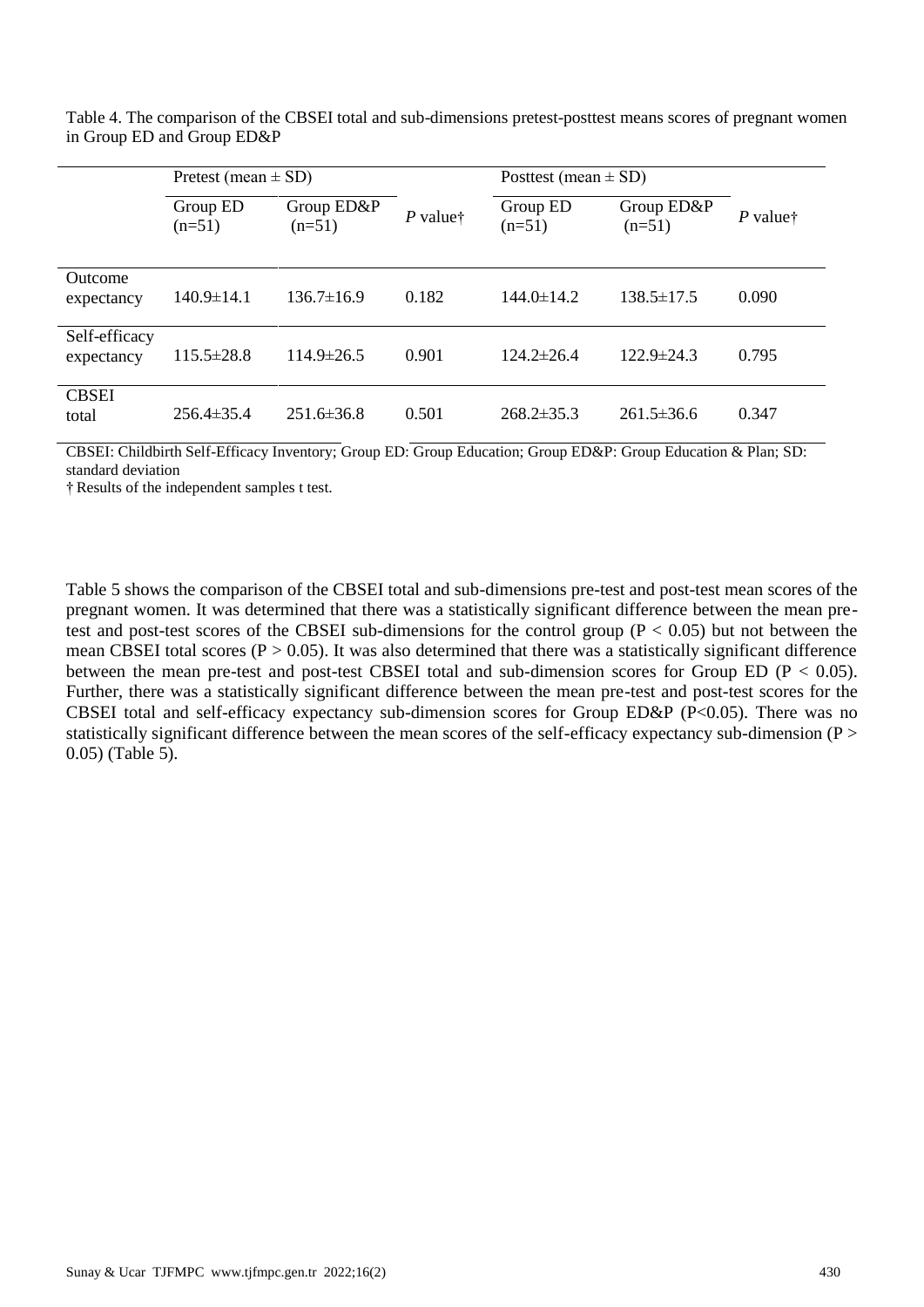|                  |                          | Pretest (mean $\pm$ SD) | Posttest (mean $\pm$ SD) | P valuet   |
|------------------|--------------------------|-------------------------|--------------------------|------------|
|                  | Outcome expectancy       | $138.7 \pm 15.0$        | $135.5 \pm 18.2$         | .039       |
|                  | Self-efficacy expectancy | $113.7 \pm 26.1$        | $117.4 \pm 25.0$         | $< 0.01*$  |
| Control<br>group | <b>CBSEI</b> Total       | $252.4 \pm 34.9$        | $253.0 \pm 37.0$         | .834       |
|                  | Outcome expectancy       | $140.9 \pm 14.1$        | $144.0 \pm 14.2$         | $.009*$    |
| Group ED         | Self-efficacy expectancy | $115.5 \pm 28.8$        | $124.2 \pm 26.4$         | $< 0.01*$  |
|                  | <b>CBSEI</b> Total       | $256.4 \pm 35.4$        | $268.2 \pm 35.3$         | $< 0.01*$  |
|                  | Outcome expectancy       | $136.7 \pm 16.9$        | $138.5 \pm 17.5$         | .225       |
| $\&P$<br>Group   | Self-efficacy expectancy | $114.9 \pm 26.5$        | $122.9 \pm 24.3$         | $< 0.001*$ |
| E                | <b>CBSEI</b> Total       | $251.6 \pm 36.8$        | $261.5 \pm 36.6$         | $.010*$    |

Table 5. The comparison of the CBSEI total and sub-dimensions pretest-posttest mean scores of pregnant women

CBSEI: Childbirth Self-Efficacy Inventory; Group ED: Group Education; Group ED&P: Group Education & Plan; SD: standard deviation

*\*P* < 0.05 indicates significant difference, according to dependent samples t test.

† Results of the dependent samples t test.

#### **Discussion**

It was determined that the CBSEI total and outcome expectancy sub-dimension mean scores for the pregnant women who were given only childbirth education by the researchers were higher than those of the control group with standard prenatal care. Many studies have found that childbirth education enhances childbirth selfefficacy.<sup>10,11,20</sup> A study conducted in Turkey with 63 pregnant women found that antenatal education enhanced the self-efficacy of the mothers.<sup>20</sup> In the study carried out by İşbir and Önal (2016), antenatal education was found to increase childbirth self-efficacy, perceived support, and self-control during labor. Another study in Denmark found that antenatal education increased childbirth self-efficacy.<sup>3</sup> Ip et al. (2009) found that selfefficacy improvement education delivered to nulliparous pregnant women in the last trimester improved selfefficacy and coping with childbirth. The findings of our study support these results that indicate that antenatal education increases childbirth self-efficacy.

Although birth plans, which are thought to influence childbirth self-efficacy, are implemented in some countries throughout the world, they have not yet been used in Turkey, and no study could be found examining their effectiveness in Turkey. In our study, it was determined that there was no statistically significant difference between the post-test CBSEI total and sub-dimension mean scores for the control group and the group to which childbirth education and a birth plan were provided by the researchers. Different results have been obtained in studies on birth plans in the literature. Specifically, it has been determined in various studies that pregnant women who prepared a birth plan had an unexpected birth experience, had less birth control, and experienced some disappointment.<sup>2,17</sup> Contrary to these results, Yam, Grossman, Goldman, and Garcia (2007) showed in their study that women who had developed a birth plan found their experience to very satisfactory, although some things happened outside of their will at the time of delivery. Kuo et al. (2009) examined the effect of a birth plan on the childbirth experience, control, and fulfilling expectations in Taiwanese women who had reached at least the 32nd gestational week. They found that the experimental group that had prepared birth plans had more positive birth experiences, and, at the same time they could control themselves better during labor.<sup>13</sup> The differences in the results of the studies are thought to be since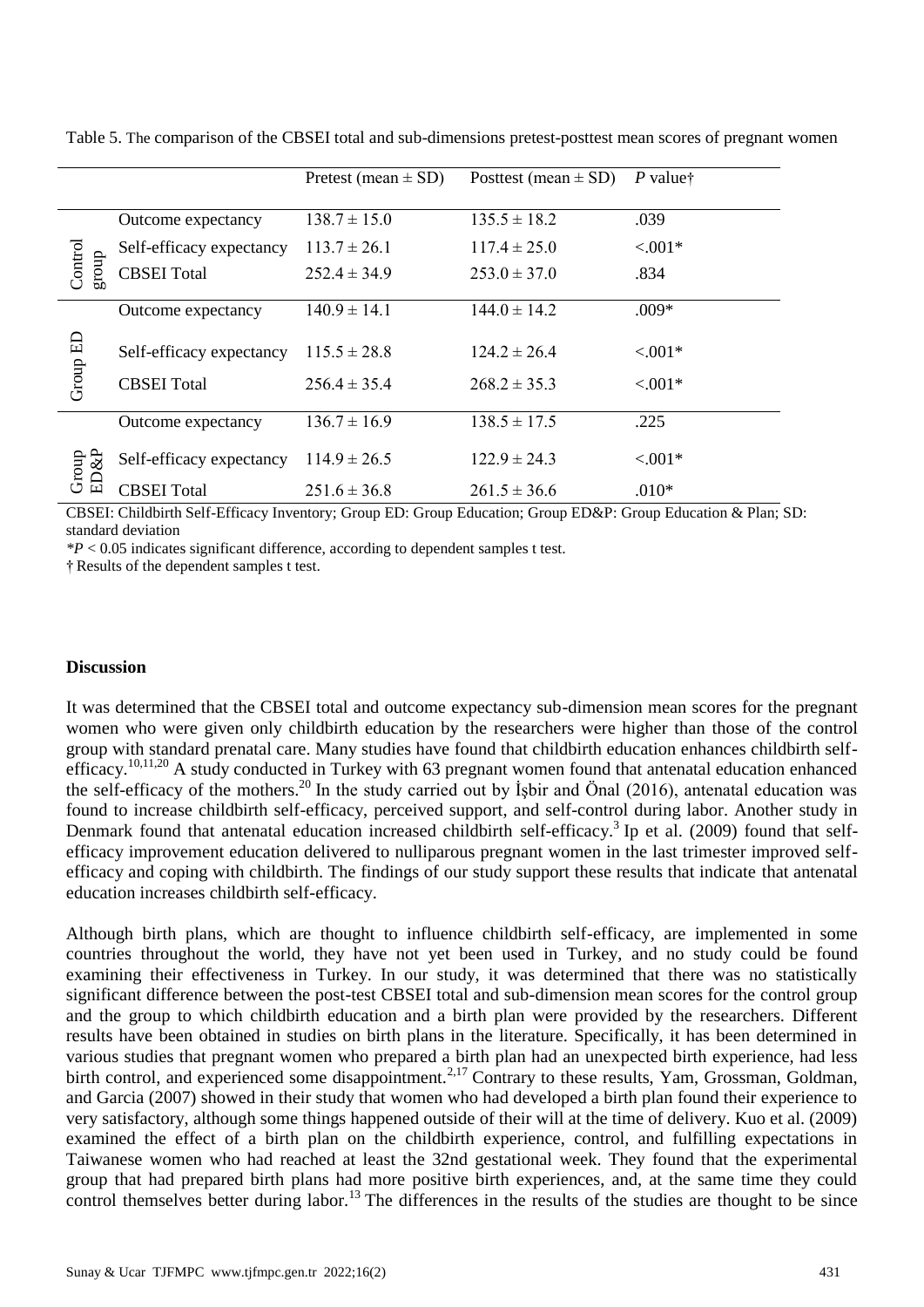there is no unified standard for the specific content and time of implementation for a birth plan at the present time. Another reason may be that in many countries, birth plans are not yet very active in terms of their application. As a matter of fact, it is thought that pregnant women are still strangers to the implementation of birth plans in Turkey, and that they might refrain from developing such a plan due to the negative reaction of health personnel.

In our study, it was determined that there was no statistically significant difference between the post-test CBSEI total and sub-dimension mean scores for the pregnant women receiving childbirth education and the scores of the pregnant women who received childbirth education and developed a birth plan. The goal in creating a birth plan is for the pregnant woman to record preferences that are thought to be necessary to manage the childbirth process. However, our findings suggest that it was insufficient for pregnant women to only indicate their preferences, without the assistance of health personnel, to increase childbirth self-efficacy. The birth plan could allow women to debate practices that could enhance their childbirth satisfaction even if such plans are not sufficient to improve childbirth self-efficacy. On this point, Whitford and Hillan (1998) studied women's perceptions of childbirth, and most women expressed that there was a benefit of preparing a birth plan for a positive childbirth perception. For this reason, birth plans can be used to enhance the quality of care during delivery.

# **Study limitations**

This research consisted of the first generic birth plan introduced into Turkish as a trial plan. While there are strengths of our research, such as the inclusion of a strong design (randomized allocation) in seven FHCs settings, this study has some limitations. The fact that the sample of the present study consisted of pregnant women who registered at seven FHCs in Turkey limits the generalizability of the study results. Second, data were only collected once in the FHCs in the prenatal period; thus, those feelings related to long-term postnatal outcomes were not explored. Third, the opinion and influence of birth professionals remains unclear. Future research should therefore include the opinions of birth professionals and pregnancies on the birth plan.

### **Conclusion and Recommendations**

It was determined that the childbirth self-efficacy levels of the pregnant women who received only childbirth education were higher than those of the control group. The childbirth self-efficacy levels of the pregnant women who developed a birth plan together with receiving childbirth education were like those of the control group and those who received only childbirth education. Considering these results, it can be suggested that: \*Prenatal education should be widespread, and women should have access to such education.

\*Within the support that is to be given to expectant mothers during childbirth education, women should make decisions and have preferences that are appropriate for their health status, and they should be encouraged to prepare their own birth plans.

\*Standardizing the birth plan and applying it in a certain period of pregnancy can increase its efficiency.

\*Health personnel should respect the pregnant women's birth plans that include their preferences and should give precedence to those preferences if there is no risk during the practice.

**Acknowledgements:** We thank all the pregnant women who participated in the study.

**Sources of funding:** The authors did not receive any financial support for the research, authorship and/or publication of this article.

**Conflict of Interest:** The authors declare that there were no potential conflicts of interest with regard to the research, authorship and/or publication of this article.

### **References**

1. Altıparmak S, Coşkun A. Effect of prenatal training on information and satisfaction level of a pregnant woman. Journal of Human Sciences 2016;13:2610–24.